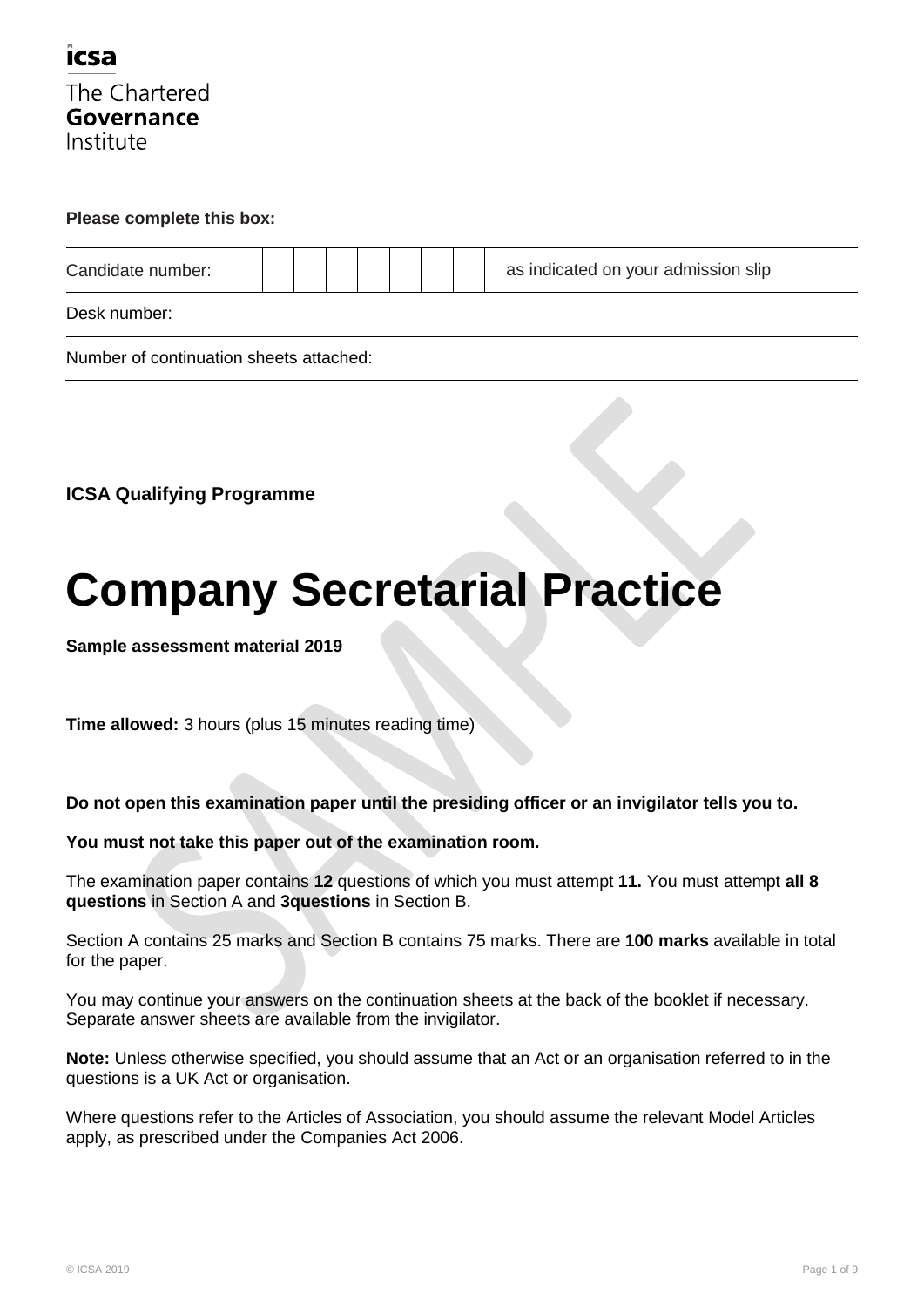### **Section A**

Answer all the questions in this section.

 $1.$ Explain the statutory filings and statutory updates which must be made upon the resignation of a Company Secretary of a private company.

(3 marks)

 $2.$ In respect of the allotment of shares, explain how companies can disapply pre-emption rights.

(3 marks)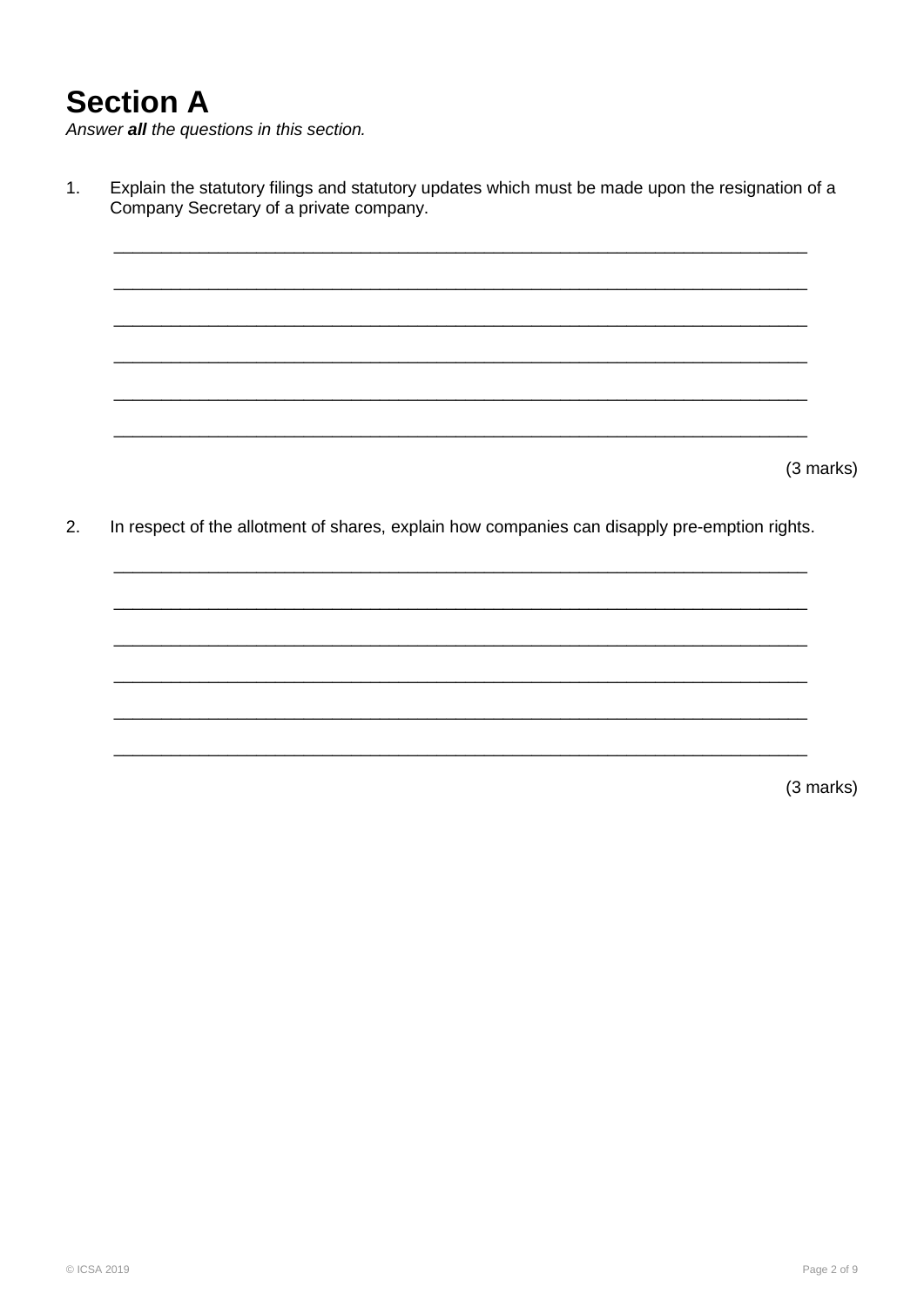In respect of a listed company, identify how often the company must undertake a tender for the 3. external auditor and explain what the maximum period of engagement for the external auditor is.

(5 marks)

Other than the business of the meeting, list sixtypes of information that are considered good practice to include in the minutes of a Board meeting.  $\overline{4}$ .

| i                      |                                                                                                                      |
|------------------------|----------------------------------------------------------------------------------------------------------------------|
| $\mathrm{ii}$          | <u> 1990 - Jan James James James James James James James James James James James James James James James James J</u> |
| Ϊİ                     |                                                                                                                      |
| $\mathsf{i}\mathsf{v}$ |                                                                                                                      |
| ${\sf V}$              | <u> 1990 - Johann Barn, mars an t-Amerikaansk politik (d. 1982)</u>                                                  |
| vi                     |                                                                                                                      |
|                        | (3 marks)                                                                                                            |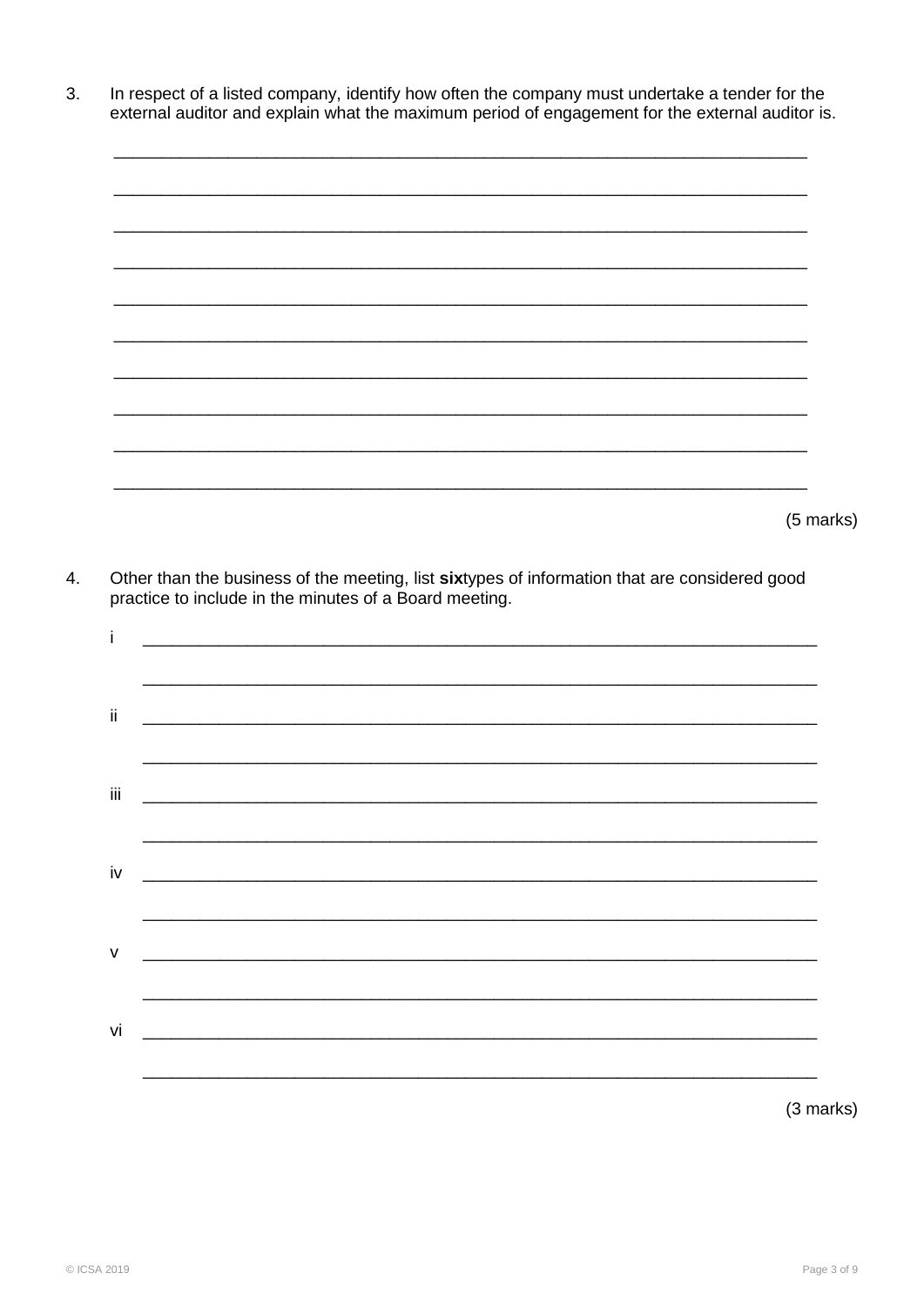- 5. In respect of a director's address, explain with supporting reasons what information:
	- must be provided to the Registrar of Companies; and  $\bullet$
	- is visible by the public.  $\bullet$

(4 marks)

Following an amendment to the Articles of Association, state what documents must be filed at the 6. Registrar of Companies and what the applicable timescale is.

|  |  | (3 marks) |
|--|--|-----------|

 $7.$ In respect of a listed company, explain why and how often a listed company must seek approval for its Remuneration Policy.



(3 marks)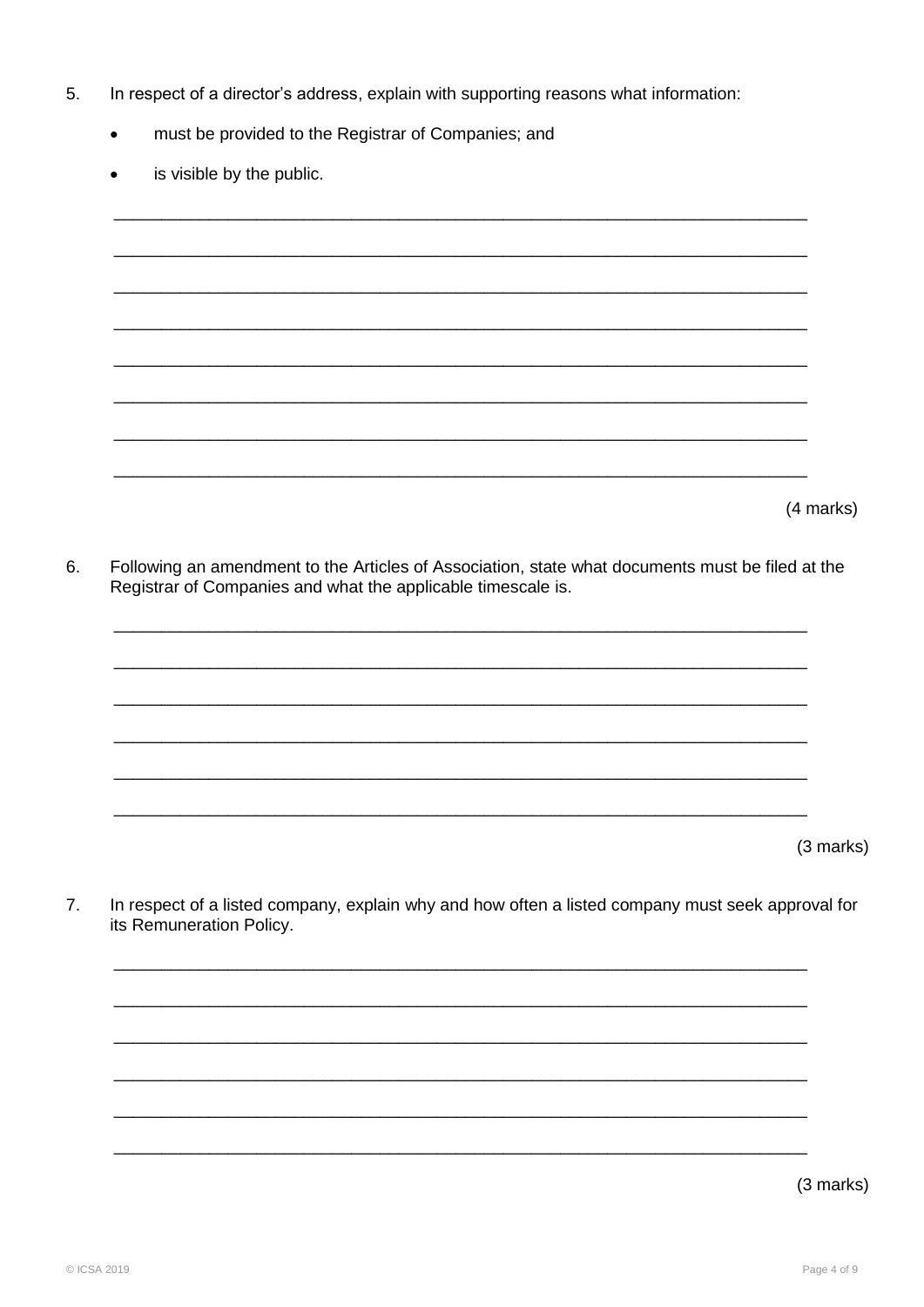- 8. In respect of the authority to convene a Board meeting, which one of the following is correct? *(Tick one box only)*
	- A.  $\Box$  Only the Chair of the company may convene a Board meeting.
	- B.  $\Box$  Any one director may convene a Board meeting.
	- C.  $\Box$  At least two directors must agree to convene a Board meeting.
	- D.  $\Box$  The whole Board must unanimously agree to convene a Board meeting.

**\_\_\_\_\_\_\_\_\_\_\_\_\_\_\_\_\_\_\_\_\_\_\_\_\_\_\_\_\_\_\_\_\_\_\_\_\_\_\_\_\_\_\_\_\_\_\_\_\_\_\_\_\_\_\_\_\_\_\_\_\_\_\_\_\_\_\_\_\_\_\_\_\_\_\_\_\_\_\_\_\_**

(1 mark)

**TOTAL FOR SECTION A = 25 MARKS**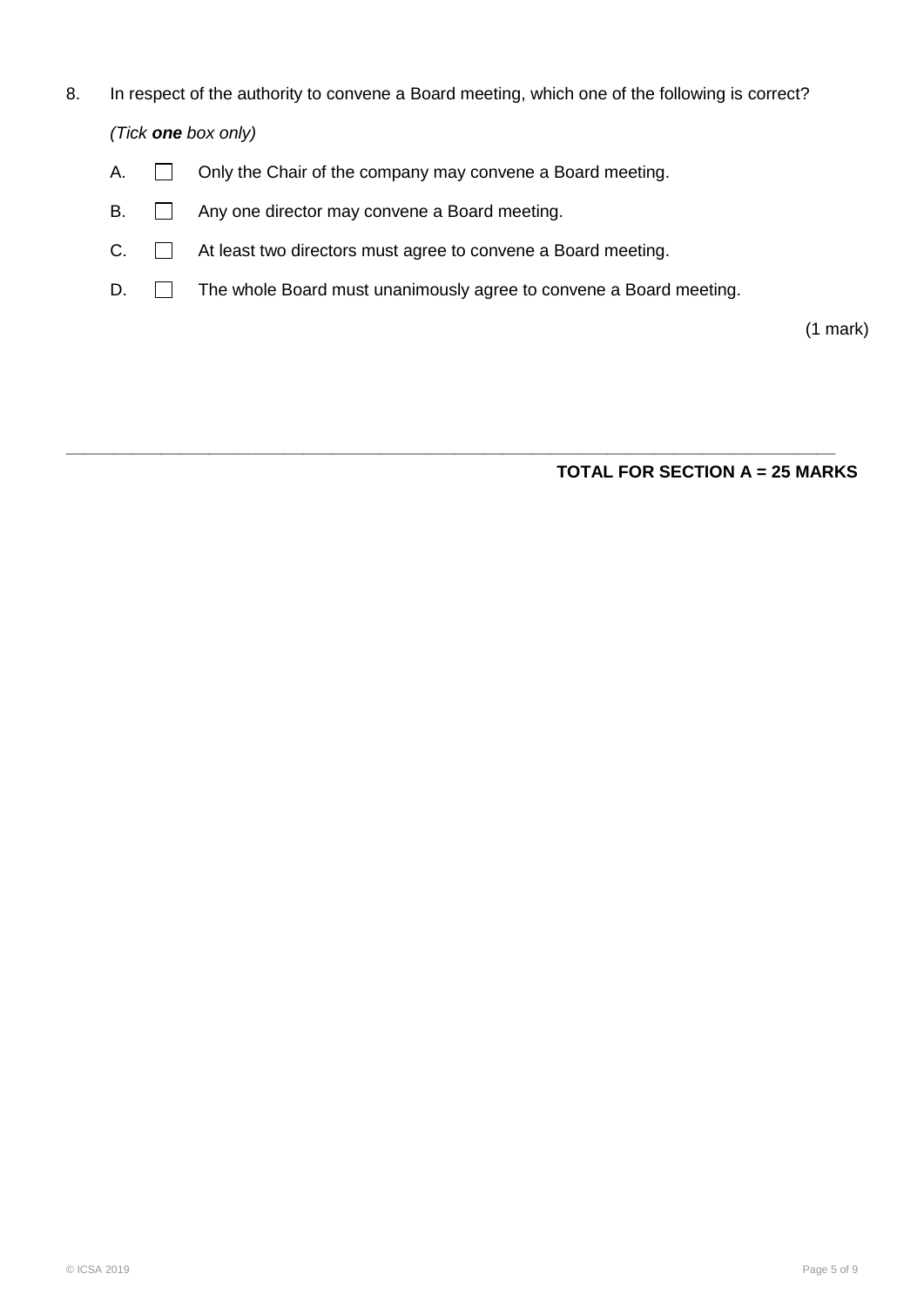## **Section B**

*Answer three questions only.*

#### *[This has been produced for sample purposes, adequate spacing for answers will be included in the examinations.]*

9. Bricklawn Limited (Bricklawn) is a company limited by shares and has an issued share capital of £10,000. The accounts have never been subject to audit and the accounting reference date is 31 December. Graham Jones is the only director and Anita Jones (his wife) was recently appointed as Company Secretary, even though she has no formal experience. Graham owns 95% of the company"s shares and the other holder is Janet Smith, who owns the remaining 5%.

Bricklawn is expected to grow rapidly and Graham wants to re-register Bricklawn as a public limited company (plc). In three years' time Graham has ambitions for the company to apply for a premium listing on the Main Market of the London Stock Exchange. However, Graham understands that he may have to sell most of his shares should a listing be sought. He also understands that Bricklawn must appoint various advisors as part of the listing process but he tells you "I think there are already a lot of advisor firms forBricklawn. I really want to restrict the number of additional appointments to a minimum."

Prepare advice for Graham in which you:

(a) Assessthe areas whereBricklawn does not meet the statutory requirements for it to reregister as a plc and explain what must be done to resolve this.

\_\_\_\_\_\_\_\_\_\_\_\_\_\_\_\_\_\_\_\_\_\_\_\_\_\_\_\_\_\_\_\_\_\_\_\_\_\_\_\_\_\_\_\_\_\_\_\_\_\_\_\_\_\_\_\_\_\_\_\_\_\_\_\_\_\_\_\_\_\_\_\_\_

\_\_\_\_\_\_\_\_\_\_\_\_\_\_\_\_\_\_\_\_\_\_\_\_\_\_\_\_\_\_\_\_\_\_\_\_\_\_\_\_\_\_\_\_\_\_\_\_\_\_\_\_\_\_\_\_\_\_\_\_\_\_\_\_\_\_\_\_\_\_\_\_\_

\_\_\_\_\_\_\_\_\_\_\_\_\_\_\_\_\_\_\_\_\_\_\_\_\_\_\_\_\_\_\_\_\_\_\_\_\_\_\_\_\_\_\_\_\_\_\_\_\_\_\_\_\_\_\_\_\_\_\_\_\_\_\_\_\_\_\_\_\_\_\_\_\_

\_\_\_\_\_\_\_\_\_\_\_\_\_\_\_\_\_\_\_\_\_\_\_\_\_\_\_\_\_\_\_\_\_\_\_\_\_\_\_\_\_\_\_\_\_\_\_\_\_\_\_\_\_\_\_\_\_\_\_\_\_\_\_\_\_\_\_\_\_\_\_\_\_

\_\_\_\_\_\_\_\_\_\_\_\_\_\_\_\_\_\_\_\_\_\_\_\_\_\_\_\_\_\_\_\_\_\_\_\_\_\_\_\_\_\_\_\_\_\_\_\_\_\_\_\_\_\_\_\_\_\_\_\_\_\_\_\_\_\_\_\_\_\_\_\_\_

\_\_\_\_\_\_\_\_\_\_\_\_\_\_\_\_\_\_\_\_\_\_\_\_\_\_\_\_\_\_\_\_\_\_\_\_\_\_\_\_\_\_\_\_\_\_\_\_\_\_\_\_\_\_\_\_\_\_\_\_\_\_\_\_\_\_\_\_\_\_\_\_\_

\_\_\_\_\_\_\_\_\_\_\_\_\_\_\_\_\_\_\_\_\_\_\_\_\_\_\_\_\_\_\_\_\_\_\_\_\_\_\_\_\_\_\_\_\_\_\_\_\_\_\_\_\_\_\_\_\_\_\_\_\_\_\_\_\_\_\_\_\_\_\_\_\_

\_\_\_\_\_\_\_\_\_\_\_\_\_\_\_\_\_\_\_\_\_\_\_\_\_\_\_\_\_\_\_\_\_\_\_\_\_\_\_\_\_\_\_\_\_\_\_\_\_\_\_\_\_\_\_\_\_\_\_\_\_\_\_\_\_\_\_\_\_\_\_\_\_

\_\_\_\_\_\_\_\_\_\_\_\_\_\_\_\_\_\_\_\_\_\_\_\_\_\_\_\_\_\_\_\_\_\_\_\_\_\_\_\_\_\_\_\_\_\_\_\_\_\_\_\_\_\_\_\_\_\_\_\_\_\_\_\_\_\_\_\_\_\_\_\_\_

\_\_\_\_\_\_\_\_\_\_\_\_\_\_\_\_\_\_\_\_\_\_\_\_\_\_\_\_\_\_\_\_\_\_\_\_\_\_\_\_\_\_\_\_\_\_\_\_\_\_\_\_\_\_\_\_\_\_\_\_\_\_\_\_\_\_\_\_\_\_\_\_\_

\_\_\_\_\_\_\_\_\_\_\_\_\_\_\_\_\_\_\_\_\_\_\_\_\_\_\_\_\_\_\_\_\_\_\_\_\_\_\_\_\_\_\_\_\_\_\_\_\_\_\_\_\_\_\_\_\_\_\_\_\_\_\_\_\_\_\_\_\_\_\_\_\_

(13marks)

(b) In respect of the listing of Bricklawn, discussthe points Graham has raised regarding the sale of shares and the hiring of advisors.

(12marks)

[Total for Question  $9 = 25$  marks]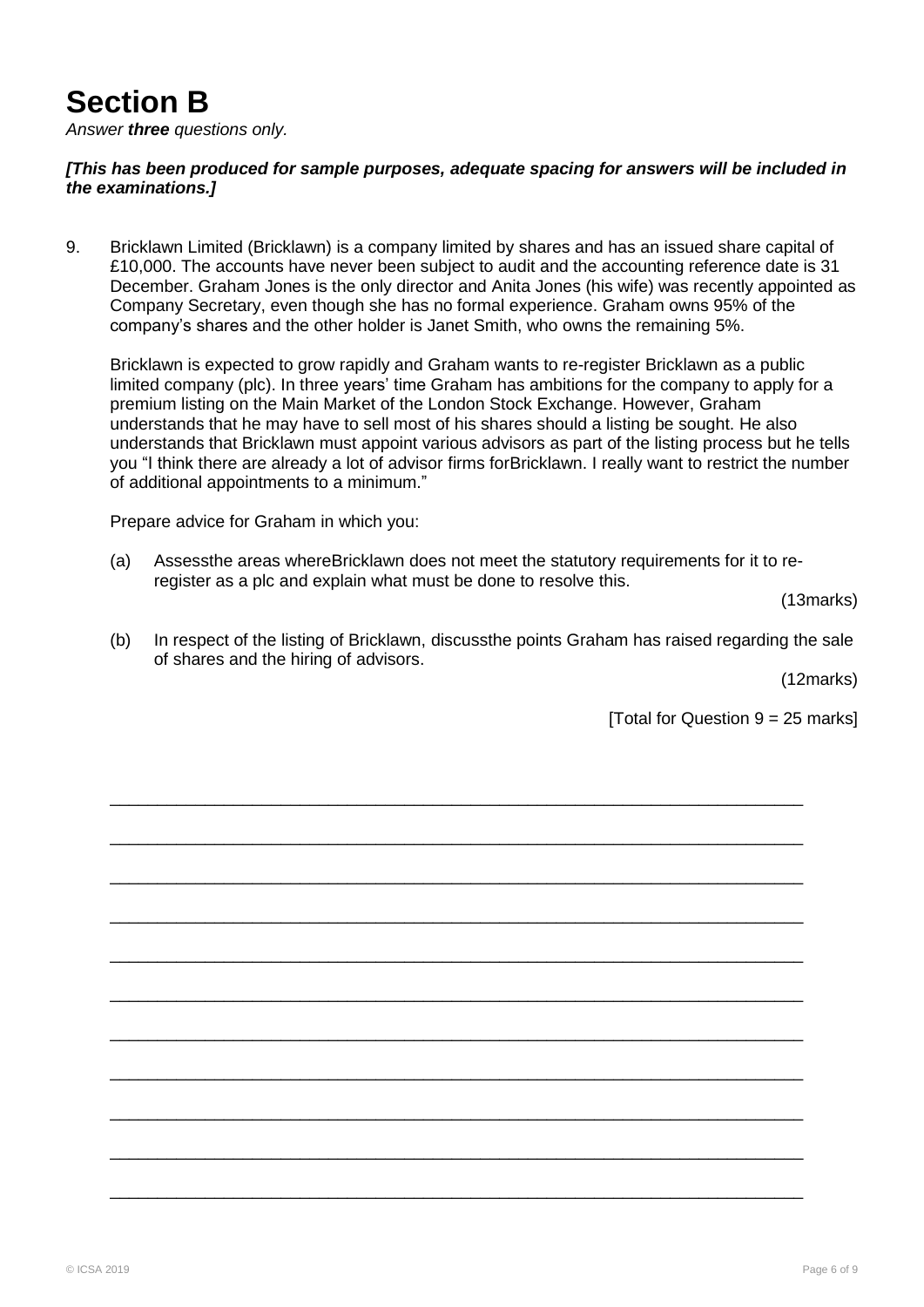10. You work for ABC Registrars Limited (ABC), which provides share registration services to County Cars plc (County). You receive the following emails from shareholders of County.

The first email is fromSarah Bell, who has a joint shareholding with her husband. She is the firstnamed holder. Whilst packing for a recent house move, Sarah found a dividend warrant which is four years old and has not been presented to her bank. She also claims that she did not receive a dividend payment made by County last month. She is worried about dividend payments going astray in the future.

The second email is from Linda Worth, who holds 40,000 shares. Linda would like to do the following:

- transfer 5,000 shares to her young grandson as a gift;
- transfer 10,000 shares to herlocalFootball Club (an unincorporated body) as a gift;and

\_\_\_\_\_\_\_\_\_\_\_\_\_\_\_\_\_\_\_\_\_\_\_\_\_\_\_\_\_\_\_\_\_\_\_\_\_\_\_\_\_\_\_\_\_\_\_\_\_\_\_\_\_\_\_\_\_\_\_\_\_\_\_\_\_\_\_\_\_\_\_\_\_

\_\_\_\_\_\_\_\_\_\_\_\_\_\_\_\_\_\_\_\_\_\_\_\_\_\_\_\_\_\_\_\_\_\_\_\_\_\_\_\_\_\_\_\_\_\_\_\_\_\_\_\_\_\_\_\_\_\_\_\_\_\_\_\_\_\_\_\_\_\_\_\_\_

\_\_\_\_\_\_\_\_\_\_\_\_\_\_\_\_\_\_\_\_\_\_\_\_\_\_\_\_\_\_\_\_\_\_\_\_\_\_\_\_\_\_\_\_\_\_\_\_\_\_\_\_\_\_\_\_\_\_\_\_\_\_\_\_\_\_\_\_\_\_\_\_\_

\_\_\_\_\_\_\_\_\_\_\_\_\_\_\_\_\_\_\_\_\_\_\_\_\_\_\_\_\_\_\_\_\_\_\_\_\_\_\_\_\_\_\_\_\_\_\_\_\_\_\_\_\_\_\_\_\_\_\_\_\_\_\_\_\_\_\_\_\_\_\_\_\_

\_\_\_\_\_\_\_\_\_\_\_\_\_\_\_\_\_\_\_\_\_\_\_\_\_\_\_\_\_\_\_\_\_\_\_\_\_\_\_\_\_\_\_\_\_\_\_\_\_\_\_\_\_\_\_\_\_\_\_\_\_\_\_\_\_\_\_\_\_\_\_\_\_

\_\_\_\_\_\_\_\_\_\_\_\_\_\_\_\_\_\_\_\_\_\_\_\_\_\_\_\_\_\_\_\_\_\_\_\_\_\_\_\_\_\_\_\_\_\_\_\_\_\_\_\_\_\_\_\_\_\_\_\_\_\_\_\_\_\_\_\_\_\_\_\_\_

\_\_\_\_\_\_\_\_\_\_\_\_\_\_\_\_\_\_\_\_\_\_\_\_\_\_\_\_\_\_\_\_\_\_\_\_\_\_\_\_\_\_\_\_\_\_\_\_\_\_\_\_\_\_\_\_\_\_\_\_\_\_\_\_\_\_\_\_\_\_\_\_\_

\_\_\_\_\_\_\_\_\_\_\_\_\_\_\_\_\_\_\_\_\_\_\_\_\_\_\_\_\_\_\_\_\_\_\_\_\_\_\_\_\_\_\_\_\_\_\_\_\_\_\_\_\_\_\_\_\_\_\_\_\_\_\_\_\_\_\_\_\_\_\_\_\_

\_\_\_\_\_\_\_\_\_\_\_\_\_\_\_\_\_\_\_\_\_\_\_\_\_\_\_\_\_\_\_\_\_\_\_\_\_\_\_\_\_\_\_\_\_\_\_\_\_\_\_\_\_\_\_\_\_\_\_\_\_\_\_\_\_\_\_\_\_\_\_\_\_

\_\_\_\_\_\_\_\_\_\_\_\_\_\_\_\_\_\_\_\_\_\_\_\_\_\_\_\_\_\_\_\_\_\_\_\_\_\_\_\_\_\_\_\_\_\_\_\_\_\_\_\_\_\_\_\_\_\_\_\_\_\_\_\_\_\_\_\_\_\_\_\_\_

\_\_\_\_\_\_\_\_\_\_\_\_\_\_\_\_\_\_\_\_\_\_\_\_\_\_\_\_\_\_\_\_\_\_\_\_\_\_\_\_\_\_\_\_\_\_\_\_\_\_\_\_\_\_\_\_\_\_\_\_\_\_\_\_\_\_\_\_\_\_\_\_\_

\_\_\_\_\_\_\_\_\_\_\_\_\_\_\_\_\_\_\_\_\_\_\_\_\_\_\_\_\_\_\_\_\_\_\_\_\_\_\_\_\_\_\_\_\_\_\_\_\_\_\_\_\_\_\_\_\_\_\_\_\_\_\_\_\_\_\_\_\_\_\_\_\_

• sell 5,000 shares to Jack Colson at market value.

Unfortunately, Linda cannot find her share certificate.Linda is unclear whether stamp duty is payableon the transfers and if so who would need to pay it. She is also unsure whether any duty can be paid after the shares are transferred.

Prepare advice which addresses the issues raised:

(a) In Sarah"s email.

(b) In Linda"s email.

(8 marks)

(17 marks)

[Total for Question  $10 = 25$  marks]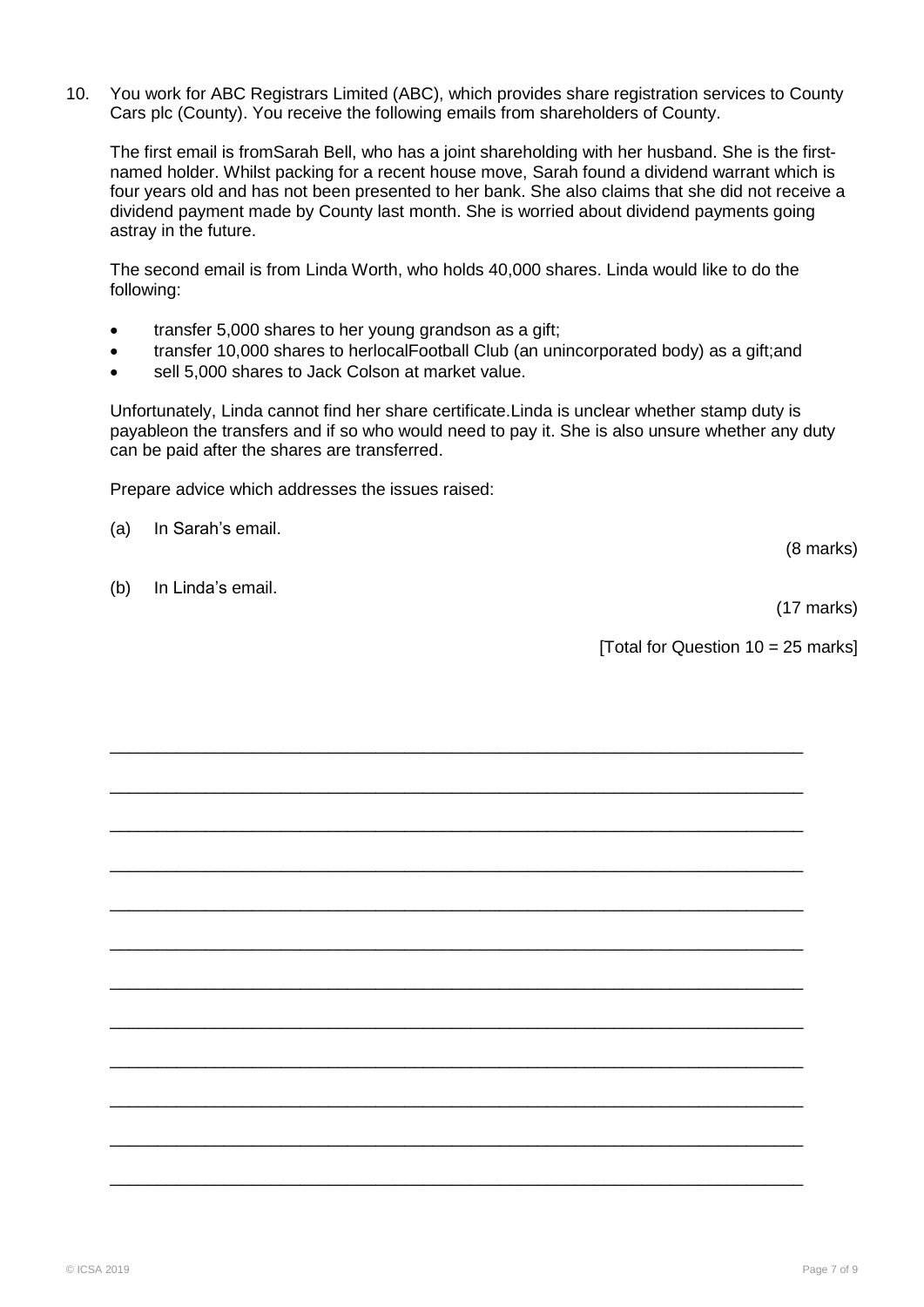11. You are the Company Secretary of Kendal Trading plc (Kendal), a company listed on the London Stock Exchange. Kendal has a financial year end of 31 December (assume this is the date today). Julia Walsh is the Chair of Kendal and she has sent you the following email:

> "As you know I don"t see the point in having an AGM – it must cost a fortune to hire a room for the 1,000 shareholders who come each year. I"ve heard that companies no longer need to have an AGM, so can we abolish ours or at least just make it available as a live broadcast only via the internet? Nearly all of the votes are lodged via proxy anyway so I think if we have to have an AGM we can just declare the proxy results via the broadcast and don"t worry with any other voting. I remember last year it took a long time to count all the votes at the AGM – there were so many paper voting ballots! We should also avoid shareholders asking questions, as they can be quite awkward. To save time if we do have another AGM, do we really need to put resolutions each year to re-appoint the directors, including Adam Tenby who as you know the board appointed as a director last month?

> When is the last date we would have to hold an AGM? I'm planning to go on holiday so if I'm not back by then, as you are our governance expert what do you think of you chairing the AGM? I doubt if any of the board will volunteer to chair it."

Prepare a reply to Julia which considers the relevant statutory, regulatory and governance matters raised in her email.

[Total for Question  $11 = 25$  marks]